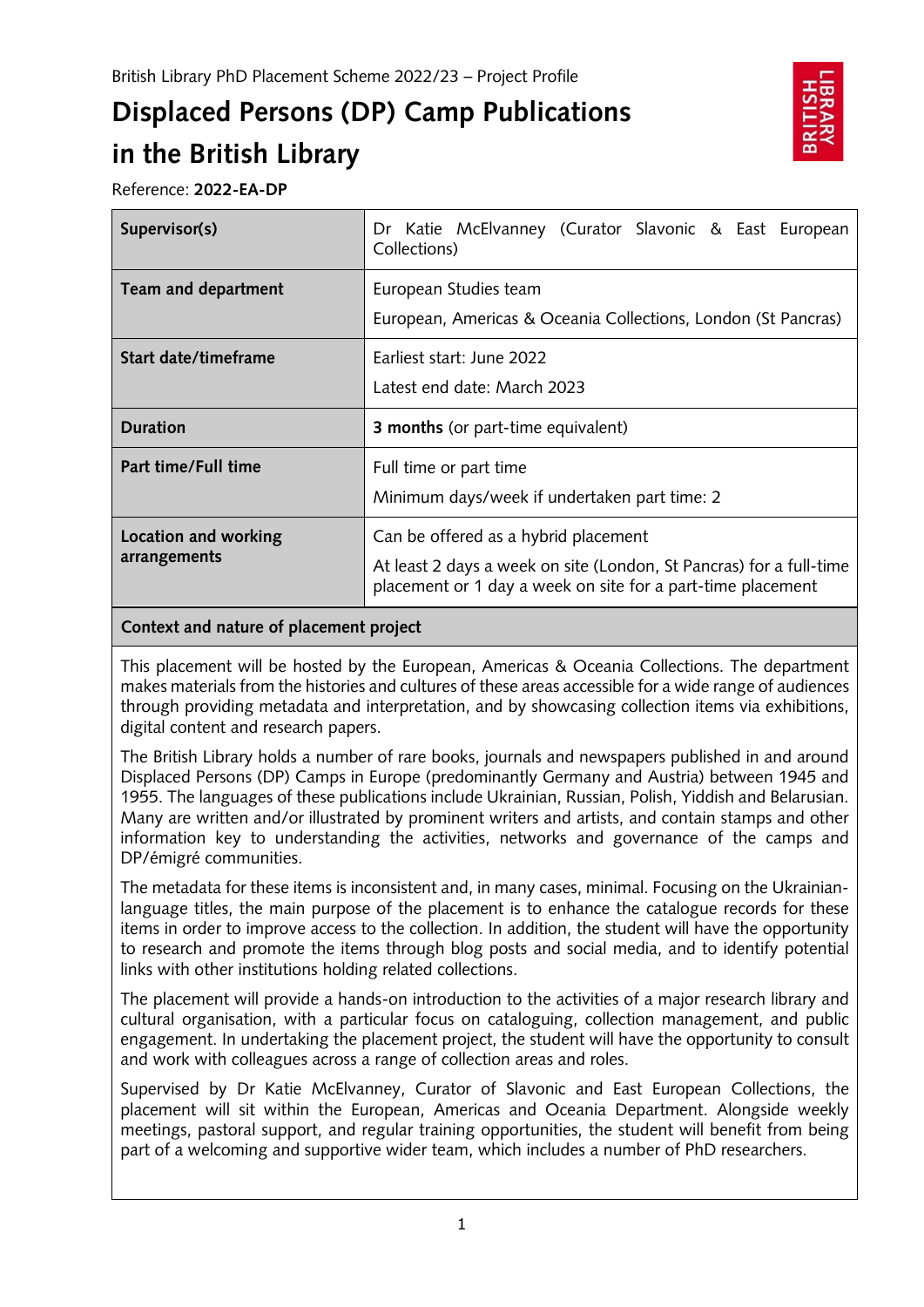#### **Tasks and outcomes**

The primary focus of this placement will be to enhance the metadata for the Library's Ukrainian DP camp publications in order to improve access to the collection.

Typical tasks will include:

- Enhancing and standardising metadata for Ukrainian DP camp publications already identified using an Excel template, to include adding or correcting the original Cyrillic and transliterated titles, subject headings, and copy specific information.
- Identifying particularly rare items that may be suitable for digitisation.
- Flagging any items needing conservation.
- Promoting the collection and project via the **European studies blog** and Twitter.

Additional optional tasks, depending on the student's areas of interest, may include:

• Identifying, researching, and promoting DP camp publications in other languages (e.g. Russian, Polish, Belarusian) held by the Library.

Expected outcomes:

- A minimum of 100 enhanced catalogue records, which can be uploaded to the Library's catalogue.
- Two European Studies blog posts relating to the placement and collection.
- A staff talk on the project and the student's specific research interests within the placement.

## **Training and development opportunities**

PhD placement students are welcome to access a wide range of workshops, talks and training available at the Library. Supervisors will offer advice on which opportunities may be of particular relevance. Depending on availability, these wider training opportunities may include, for example, the Digital Scholarship Training Programme, Cultural Property Training, Research Roundtables, Business & IP Centre workshops and staff talks.

In addition, this particular PhD placement will provide:

- Weekly supervision meetings to discuss progress and training/pastoral needs (fortnightly if part-time).
- A hands-on introduction to the activities of a major research library and cultural organisation, with a particular focus on cataloguing, collection management and public engagement.
- The opportunity to manage a short-term project with regular and defined outcomes.
- The chance to liaise with different audiences and stakeholders within and outside the institution, through meetings, presentations, blogs, and other publications.